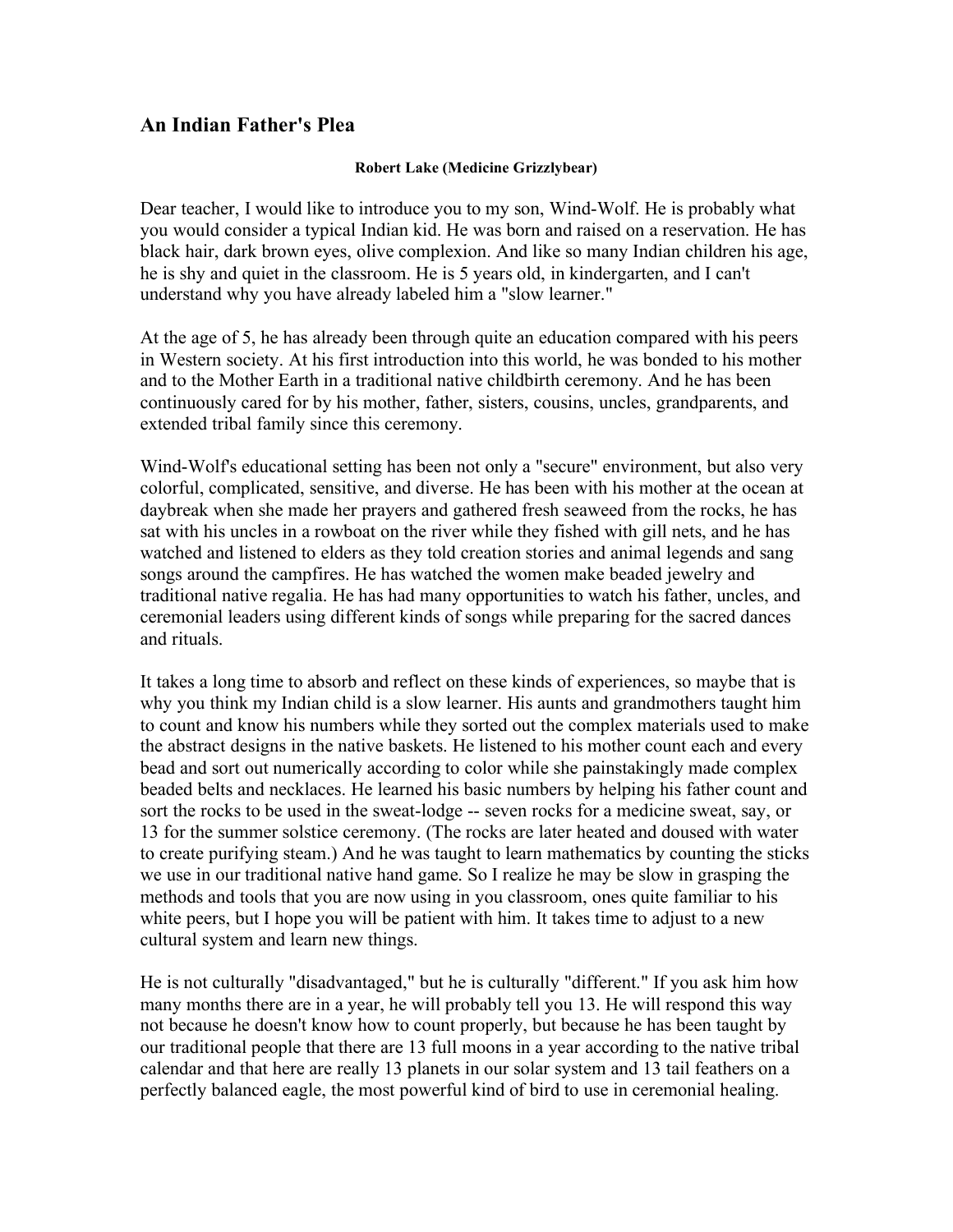But he also knows that some eagles may only have 12 tail feathers, or seven, that they do not all have the same number. He can probably count more than 40 different kinds of birds, tell you and his peers what kind of bird each is and where it lives, the seasons in which it appears, and how it is used in a sacred ceremony. He may also have trouble writing his name on a piece of paper, but he knows how to say it and many other things in several different Indian languages. He is not fluent yet because he is only 5 years old and required by law to attend your educational system, learn your language, your values, your ways of thinking, and your methods of teaching and learning.

So you see, all of these influences together make him somewhat shy and quiet -- and perhaps "slow" according to your standards. But if Wind-Wolf was not prepared for his first tentative foray into your world, neither were you appreciative of his culture. On the first day of class, you had difficulty with his name. You wanted to call him Wind, insisting that Wolf must somehow be his middle name. The students in the class laughed at him, causing further embarrassment.

While you were trying to teach him your new methods, helping him learn new tools for self-discovery and adapt to his new learning environment, he may be looking out the window as if daydreaming. Why? Because he has been taught to watch and study the changes in nature. It is hard for him to make the appropriate psychic switch from the right to the left hemisphere of the brain when he sees the leaves turning bright colors, the geese heading south, and the squirrels scurrying around for nuts to get ready for a harsh winter. In his heart, in his young mind, and almost by instinct, he knows that this is the time of the year he is supposed to be with people gathering and preparing fish, deer meat, and native plants and herbs, and learning his assigned tasks in this role. He is caught between two worlds, torn by two distinct cultural systems.

Yesterday, for the third time in two weeks, he came home crying and said he wanted to have his hair cut. He said he doesn't have any friends at school because they make fun of his long hair. I tried to explain to him that in our culture, long hair is a sign of masculinity and balance and is a source of power. But he remained adamant in his position.

To make matters worse, he recently encountered his first harsh case of racism. Wind-Wolf had managed to adopt at least one good school friend. On the way home from school one day, he asked his new pal if he wanted to come home to play with him until supper. That was OK with Wind-Wolf's mother, who was walking with them. When they all got to the little friend's house, the two boys ran inside to ask permission while Wind-Wolf's mother waited. But the other boy's mother lashed out: "It is OK if you have to play with him at school, but we don't allow those kind of people in our house!" When my wife asked why not, the other boy's mother answered, "Because you are Indians, and we are white, and I don't want my kids growing up with your kind of people."

So now my young Indian child does not want to go to school anymore (even though we cut his hair). He feels that he does not belong. He is the only Indian child in your class, and he is well-aware of this fact. Instead of being proud of his race, heritage, and culture, he feels ashamed. When he watches television, he asks why the white people hate us so